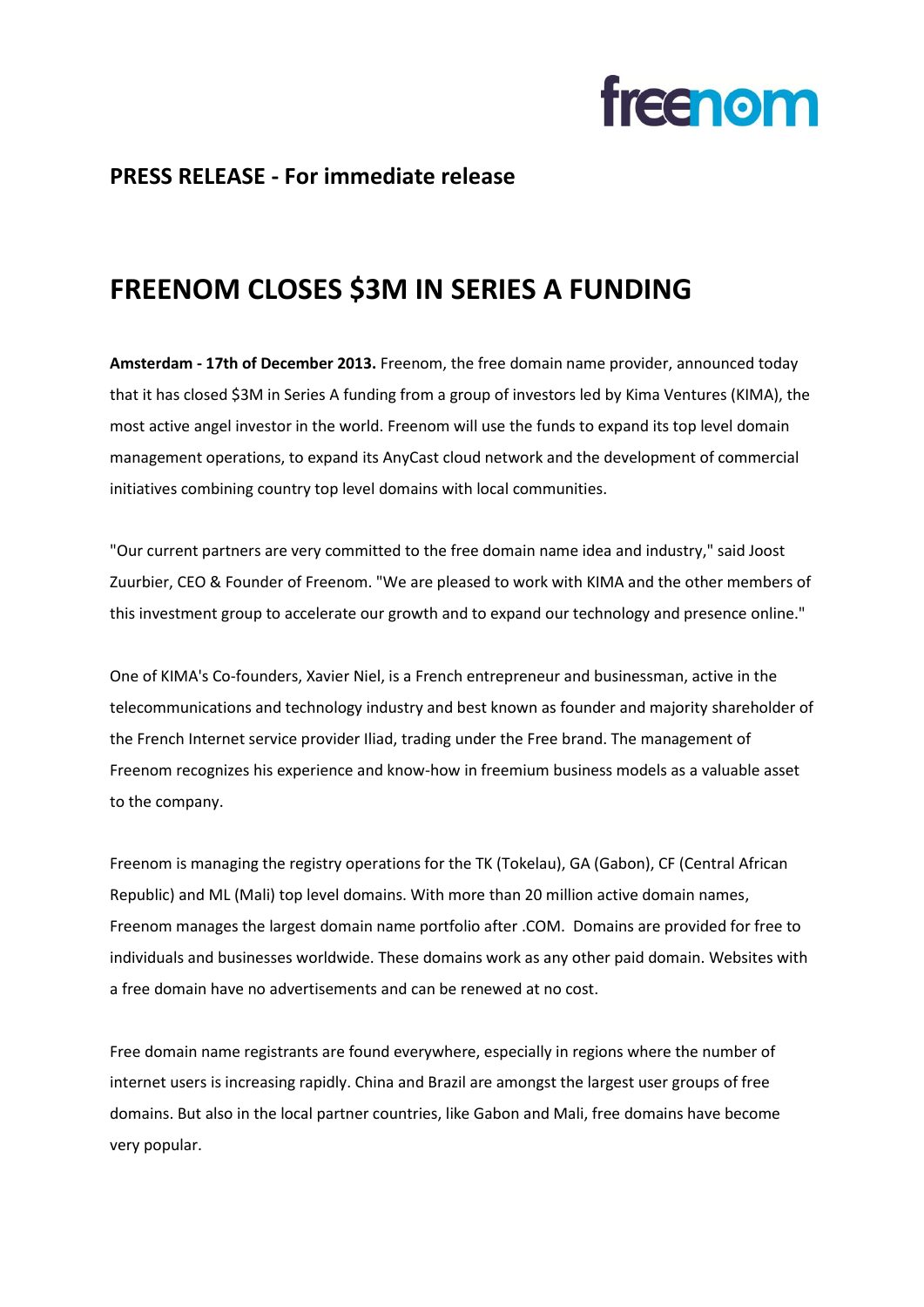"The free domain name model radically changes the way a top level domain registry operates. We help partner countries to transform paid domain systems and processes into a new platform where domains are free and can be registered by everyone, locally and abroad." Zuurbier continues. "We try to build truly win-win relationships with our partner countries. As a result we've seen a huge increase of local website building and technology usage locally, while providing the countries an additional income stream and promotional exposure. KIMA's investment allows us to rapidly expand this platform, to reach out to additional countries and to invest in new partner relationships."

Revenue is generated by monetizing the expired domain names. Domains that are no longer used by the registrant or are expired are taken back by Freenom and the residual traffic is sold to advertisement networks. Next to this primary source of income, additional revenue will be generated by offering digital white labeled services, such as hosting packages, SSL certificates and others, to free domain name users. These new services will be available from January 2014 onwards.

Freenom found a safe way to provide free domain names to the global internet community. Freenom operates a global network of more than 50 trusted partners that have implemented an API to take down domain names immediately when these domains are allegedly involved in spam, phishing or copyright infringement. Partners include Facebook, Twitter, Anti Phishing Alliance of China and many others. As a result of this initiative .TK, the largest country code top level domain, is seen as one of the safest domains, according to a recent study of Architelos.

About Freenom: Freenom is a Registry Operator for top level domains. With a secure and stable DNS AnyCast Cloud, fast Registration System and unique business model built around free domain names Freenom provides a complete solution for all top level domains. Freenom operates more than 20 million active domain names and is the largest Registry Operator after .COM. Freenom is headquartered in Amsterdam, Netherlands, but has satellite offices in Weiswampach (Luxembourg), Palo Alto (U.S.A.) and Dakar (Senegal).

About Kima Ventures: The Kima Ventures fund was started in 2010 by entrepreneurs for entrepreneurs with the goal to support and finance innovative companies with seed capital all over the world. Since 2010, Kima Ventures has made investments in 205 companies in 23 different countries all over the world including companies such as Sparrow, Rapportive, FreshPlanet/SongPop, FormLabs, MovableInk, Powtoon, Weekdone, ShareDesk and BoatBound.